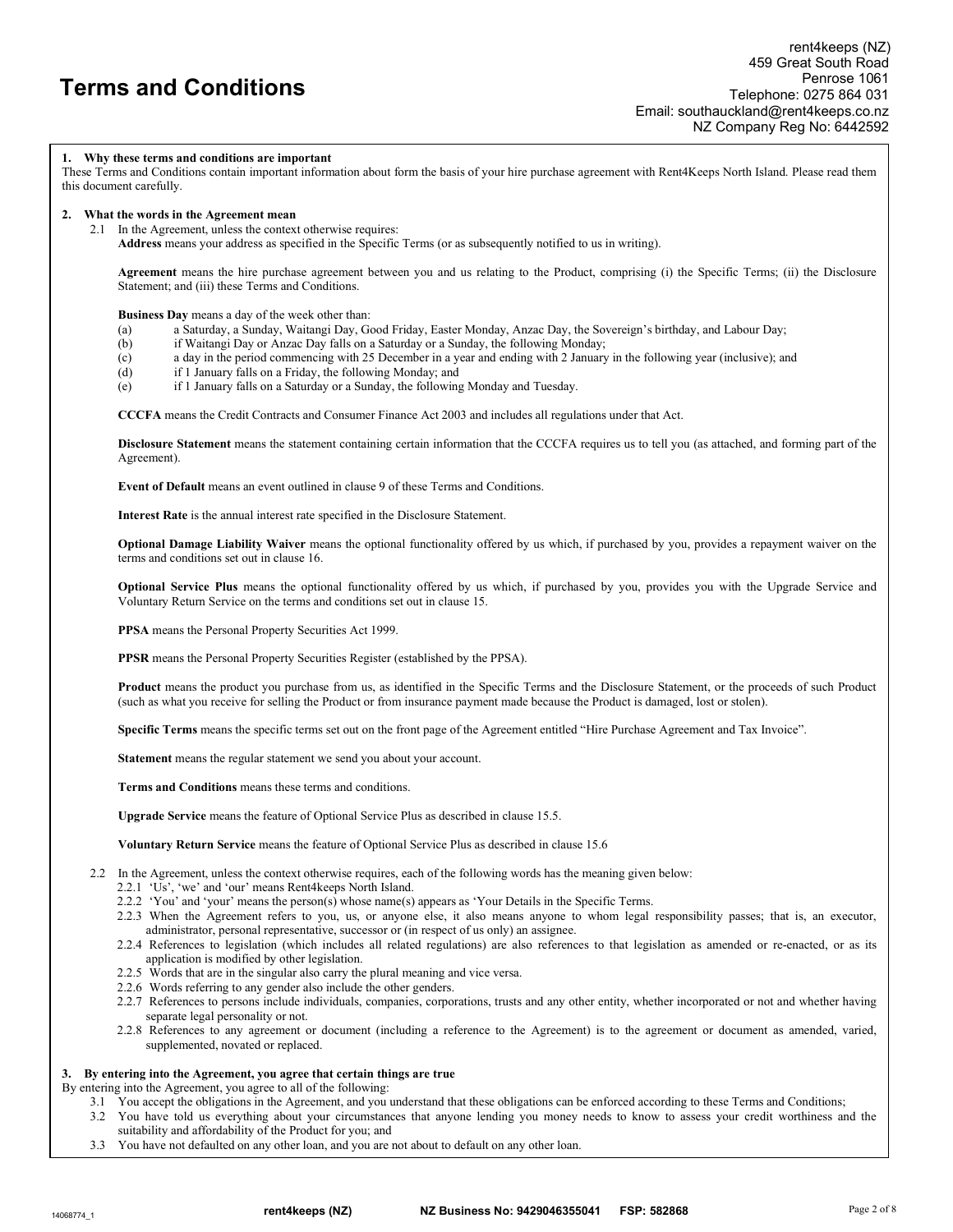#### 4. By entering into the Agreement, you make a commitment to us

#### You will:

- 4.1 give us any information about your finances that we have a reason to ask for, at anytime during the term of the Agreement;
- 4.2 let us know straight away if anything happens (including pending legal action) that may prevent you from carrying out your obligations under the Agreement;
- 4.3 use the Product in a careful and proper manner and make sure that the building you keep the Product in at the Address is secure against unauthorised entry;
- 4.4 satisfy yourself at the beginning of the term of the Agreement that the Product is suitable for the purposes for which you intend to use it and in good working order and condition;
- 4.5 ensure that the Product is always used in a manner which prevents it from being damaged;
- 4.6 notify us immediately by telephone if the Product is stolen, damaged, requires repairs or maintenance, has or develops a defect and/or is involved in an accident;
- 4.7 operate the Product safely, strictly in accordance with the law, only for its intended use, and in accordance with any manufacturer's instructions whether supplied by us or attached to the Product;
- 4.8 (Except with our prior written consent) keep the Product in your own possession and control, to use the Product for your own personal use only;
- 4.9 not sell, lend or lease the Product to any person;
- 4.10 not create or allow to be created any security interest over the Product (other than the security interest in our favour pursuant to clause 13);
- 4.11 not move the Product from the Address (including, without limitation, pursuant to any attempt to return the Product to us) without our prior written consent;
- 4.12 not alter or make any additions to the Product or allow it to be interfered with including (without limitation) altering, defacing, concealing or erasing any identifying mark or number on or in the Product, and not to allow any accessories or extra parts to be added to the Product, without our prior written consent;
- 4.13 provide us and/or our agents with access to the Address or any other property leased, licensed, occupied or owned by you where the Product is located in order to inspect the Product to confirm its existence and condition;
- 4.14 protect the Product against distress, execution or seizure; and
- 4.15 not allow the Product to become an accession or affixed to any property.

#### 5. When and how to make payments

- 5.1 You agree to pay all amounts payable by you to us under the Agreement in the amounts and on the dates for payment set out in the Specific Terms and the Disclosure Statement.
- 5.2 Payment is to be made to us in cleared funds by direct debit from your bank account to the bank account notified to you by us (or in such other manner as the Agreement provides, or as we may agree or direct from time to time).
- 5.3 Payments must be paid free of any set-off, deduction or counterclaim and you waive unconditionally any right of set-off, deduction or counterclaim against us under the Agreement.
- 5.4 If a payment is due on a day which is not a working day, then the due date will be the next working day.
- 5.5 We may apply any amounts we receive from you in reduction of your liabilities in respect of sums payable by you to us under the Agreement at our absolute discretion, notwithstanding any purported allocation by you.
- 5.6 If there is more than one of you, you are each liable for the amount due under the Agreement and we can make a claim or demand on any one or more of you.
- 5.7 The obligations in this Agreement continue notwithstanding your death (subject to terms of the Optional Damage Liability Waiver, if purchased by you) or insolvency (subject to insolvency law).

#### 6. Repaying us early

- 6.1 Part prepayment: We have the right to refuse a payment of part of what you owe us made before the payment date (part prepayment). We will notify you if we refuse a part prepayment and will refund any part prepayment made by you.
- 6.2 Full prepayment You may at any time before the last payment date repay the total unpaid balance in full (full prepayment). We stop charging interest on the total unpaid balance on the actual day you make full prepayment.
- 6.3 We can charge costs: If you make a full prepayment, we may charge you an administration fee of \$1. Because this is a fixed-rate contract, you also agree to pay us, if requested by us, an additional amount to reflect a reasonable estimate of our loss as a result of the full prepayment. We will calculate this by using the procedure in the CCCFA.
- 6.4 Rebate of Optional Damage Liability Waiver: If you purchased the Optional Damage Liability Waiver as part of the Agreement, then you will receive a proportionate rebate of the Optional Damage Liability Waiver in accordance with the CCCFA.

#### We will send Statements to you regularly

We will send Statements to you at least once every 6 months, including when you are on a payment holiday under Optional Service Plus or the unforeseen hardship regime (if your application is accepted by us). Unless there is an obvious error, any Statement given by us or our agent will be evidence of the amount you owe under the Agreement.

#### 8. Interest, default fees and charges

8.1 You have to pay interest: You are charged interest at the interest rate set out in the Disclosure Statement. Interest charges are calculated and charged at the end of each month by multiplying the average unpaid daily balance for the preceding month by a monthly interest rate. Interest is added monthly to your account. We do not charge default interest if you are behind on your payments.

- 8.2 You may have to pay a default fee: The default fee that applies at the date of the Agreement is set out in the Disclosure Statement. The default fee may be charged by us:
	- 8.2.1 if your account is in arrears and no payment is received for 100 days or more; and
	- 8.2.2 the balance than outstanding is \$100 or more.

You will only every be charged one default fee by us during the term of the Agreement. We may notify a credit reporting agency of your default.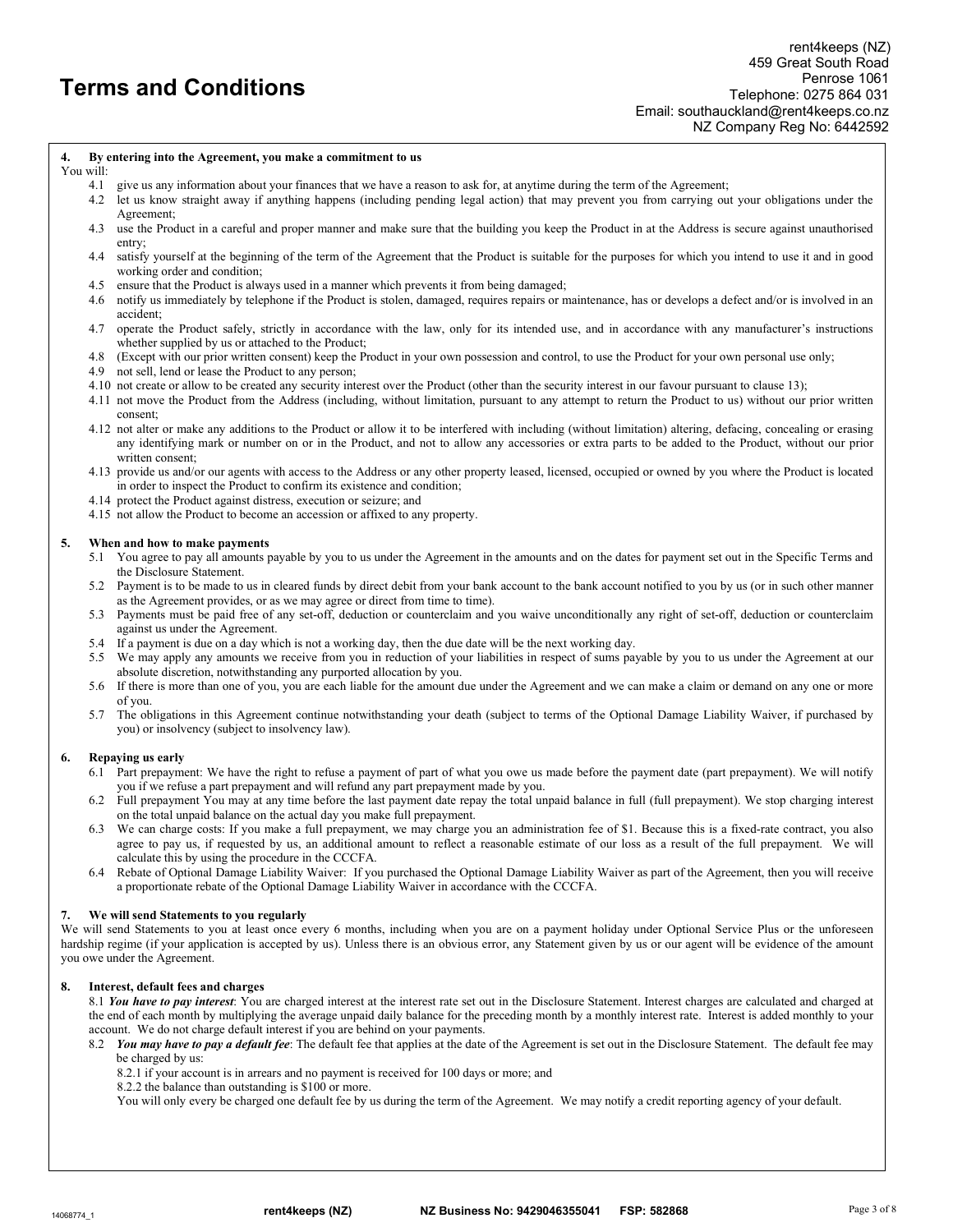- 8.3 Mandatory and non-mandatory fees and charges: The credit and default fees and charges that apply at the date of the Agreement are set out in the Disclosure Statement. The mandatory fees are: Weekly Account Service Fee of \$2.10, an Establishment fee of \$90.00 and a sourcing fee of \$15.00.
- 8.4 We can vary mandatory and non-mandatory fees and charges: We can vary the amount, frequency, time for payment or method of calculation of any fees or charges or introduce new fees or charges. If we exercise this right, we will notify you in accordance with the CCCFA. Information on our charges can be found on our website (www.rent4keeps.co.nz).
- 8.5 Third party costs on payment default: In the event where your overdue account is referred to a collection agency and/or law firm, you will be liable for all costs which could be incurred as if the debt is collected in full, including legal demand costs.

## You must tell us if you are in financial difficulty

You must contact us immediately if you realise, you're in financial difficulty and think you will not be able to meet future payments. We will try to help you through this period. You can contact us as set out in the Disclosure Statement.

## 10. If you do not keep to the Agreement, you are in default

- You are in default if any of the events listed in this clause 10 happens.
	- 10.1 You breach the Agreement:
		- 10.1.1 You breach the Agreement in any way, and fail to remedy that breach within 15 Business Days of a notice from us asking you to do so; or 10.1.2 Any provision of the Agreement is no longer enforceable against you, or Any provision of the Agreement is no longer enforceable against you, or you claim that this is so.
	- 10.2 We decide you cannot meet the Agreement: You have a change of circumstances that gives us reasonable grounds to decide that you will not be able to meet your obligations under the Agreement. This does not apply where we have accepted an unforeseen hardship application made by you in accordance with the CCCFA or you are having a payment holiday under Optional Service Plus (if applicable).
	- 10.3 You do not look after the Product: You do or allow anything that might negatively affect our security interest in the Product, including:
		- 10.3.1 modifying the Product in any way;<br>10.3.2 losing possession of the Product (for
		- losing possession of the Product (for example, by loaning, gifting, selling, or pawning it);
		- 10.3.3 attempting to take the Product out of New Zealand; or 10.3.4 allowing any part of the Product to be seized or remov
		- allowing any part of the Product to be seized or removed to satisfy other debts.

## 10.4 You do not, or cannot, pay:

- 10.4.1 You fail to make a payment when due as required by the Agreement;
- 10.4.2 You are deemed unable to pay your debts under any relevant legislation, such as if you become bankrupt or go into liquidation;<br>10.4.3 A court issues a warrant to allow seizure of any of your property or assets to co
- 10.4.3 A court issues a warrant to allow seizure of any of your property or assets to cover a debt in excess of \$2,000;
- 10.4.4 A court issues a judgment against you for an amount in excess of \$2,000, and the judgment is not cancelled with 14 days;
- 10.4.5 You allow someone other than us to take security over the Product, or you allow a financing statement (as defined in the PPSA) to be registered against the Product; or

10.4.6 An order is made for the seizure of the Product for non-payment.

#### 11. If you are in default, we can take the Product

- 11.1 We can require immediate payment: If you are in default, we can require immediate payment of the total unpaid balance under the Agreement, or any other agreement you have with us. You must immediately pay us the amount required as soon as you receive notice from us, whether or not the time for payment has arrived.
- 11.2 You will pay all losses, costs and expenses: You agree that you will pay all losses, costs or expenses that an Event of Default might cause. This includes legal costs, any interest, fees, penalties, expenses, or other sums paid or payable. It also includes solicitor/client costs, repossession fees, dishonour fees, door-knocking fees, debt collection agency costs, and costs for locksmiths, collection, storage, or disposal.
- 11.3 We can cancel the Agreement, sue, and repossess the Product: If you are in default, we may do any or all of the following:
	- 11.3.1 cancel the Agreement;<br>11.3.2 without notice, sue for
		- without notice, sue for recovery of the total unpaid balance; and/or
	- 11.3.3 enforce our security interest and take possession of and sell any or all of the Product in accordance with clause 11.4.
- 11.4 We can repossess the Product: We can repossess the Product if either you are in default under the Agreement or we consider the Product to be at risk (within the meaning of section 83E (2) of the CCCFA). We will follow the provisions of the CCCFA when taking and repossessing the Product.
- 11.5 If the product is a "Device" as defined in clause 12 below: We may system block the Device in accordance with clause 12.

#### 12. Device Management Software

If any of the Products you rent from us is a mobile phone handset or other electronic device such as a tablet, or laptop ("Device"), you acknowledge and accept the following provisions apply in respect of those Products:

- 12.1 The Device will be programmed with device management software, which enables us to system block or reset the Device and also enables us to geolocate the device. In the event that the Device is system blocked:
	- 12.1.1 a black screen will appear on the Device, together with a message requesting that you contact R4K;<br>12.1.2 Subject to clause 12.5, you will not be able to use the Device; and
	- Subject to clause 12.5, you will not be able to use the Device; and
	- 12.1.3 We will not have access to any information you have stored in/on the Device.
- 12.2 Without prejudice to any of our other rights under this Agreement and at law, we may lock the Device if you default or breach this Agreement and fail to remedy the breach or default within 15 Business Days of our giving written notice to you to remedy the breach.
- 12.3 We will give you at least 5 Business Days' notice before geolocating and/or system blocking the Device.
- 12.4 Save and except for instances where the Device has been system blocked in the circumstances described in clause 12.3, we will unlock the Device and unblock the Device as soon as practicable after the breach or default has been remedied to our satisfaction.
- 12.5 If we system block the Device, your ability to make emergency 111 calls will remain unaffected.
- 12.6 We will not factory reset the Device by reason of your breach or default of this Agreement. The only circumstance in which the Device will be reset is with your consent and if resetting is required to repair any damage or fix a problem with the Device.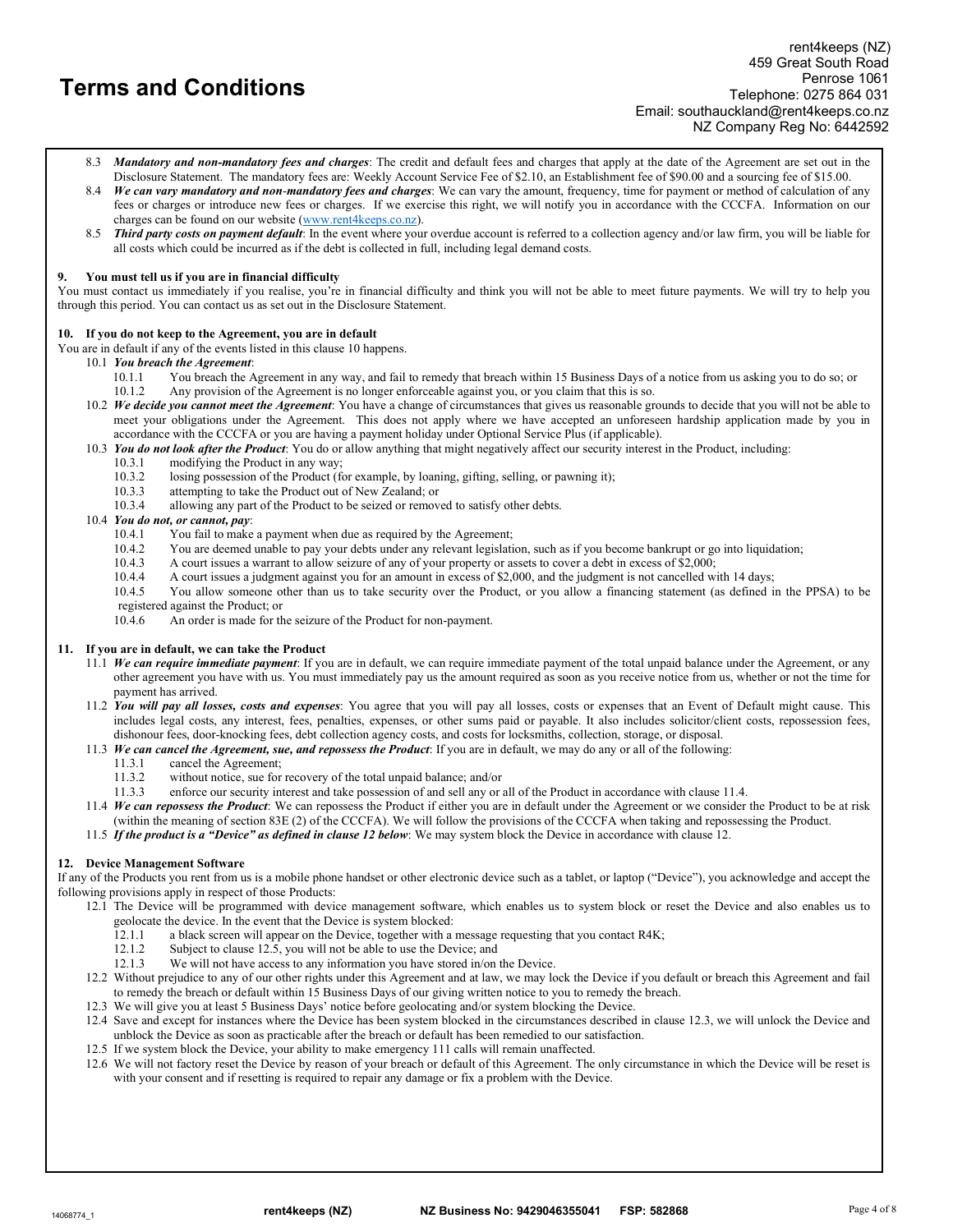## 13. We have a security interest in the Product

- 13.1 The Product is our security that you will keep during the term of the Agreement: You grant us a security interest in the Product, as security for the payment of the money you owe us, now or in the future under the Agreement and the performance of all of your other obligations to us under the Agreement at any time.
- 13.2 You will help us obtain and maintain priority in respect of the Product:
	- 13.2.1 You will do whatever we ask you to do to enable us to maintain the security interests intended to be created under the Agreement and the priority of those security interests.
	- 13.2.2 Doing whatever we ask you to do includes providing any information we reasonably require to complete and register on the PPSR a financing statement or a financing change statement and paying the cost of any registration.
- 13.3 You will not permit any other security interest over the Product: You will not permit another security interest to be created over the Product. If a security interest is created over the Product, we may pay the holder of the security interest the amount necessary to discharge it and we may recover any such costs from you.

## 13.4 PPSR waivers:

- 13.4.1 You waive any right to receive a copy of a verification statement under the PPSA.
- 13.4.2 You agree that nothing in sections 114(1)(a), 133 and 134 of the PPSA applies to the Agreement.
- 13.4.3 You agree that your rights as debtor in sections 116, 120(2), 121, 125, 126, 127, 129 and 131 of the PPSA do not apply to the Agreement.
- 13.5 You will not move the Product without our written consent: While you owe any money (including advances, interest, charges, or fees) under the Agreement, you will not remove the Product from the Address, unless we have given our consent in writing. This includes loaning, selling, or pawning the Product.

## 14. You need to buy insurance

## 14.1 You agree to keep the Product insured:

- 14.1.1 You take the sole risk of damage to or loss of the Product from the date you purchase the Product (unless the relevant damage or loss is covered by the relevant manufacturer's warranty, as described in clause 22 of these Terms and Conditions). You agree to keep the Product insured to its full insurable value with an independent insurer and to pay insurance premiums as and when they are due.
- 14.1.2 The insurance will be against damage or loss for events such as due to lightning, windstorm, flood, smoke, fire, earthquake, bursting of fixed water installation, burglary or housebreaking, and our interest as a secured party must be noted on your insurance policy. You agree to show us evidence of that insurance if we ask to see it.
- 14.2 Any money paid under a claim must be paid to us: If you make a claim on the policy of insurance, whatever the insurance company pays you in respect of the Product must be paid to us. We can use the money either to make good any damage to the Product, or to reduce the total unpaid balance under the Agreement. If there is still any money left owing under the Agreement after we have used the insurance money, you will need to pay it to us.
- 14.3 You must pay whatever is owed under the Agreement: If you fail to keep the Product insured, or if your insurer declines any insurance payment or any claim, any damage or loss is at your own risk. If the Product is lost, damaged, or destroyed before you have paid what you owe under the Agreement, you are still obliged to pay all amounts you owe under the Agreement.

#### 14.4 Optional Damage Liability Waiver:

- 14.4.1 You do not need to comply with the insurance obligations in this clause if you have chosen to purchase the Optional Damage Liability Waiver when completing your application form.
- 14.4.2 It is important however that you read the terms applying to the Optional Damage Liability Waiver (see clause 16) so you understand the circumstances in which the Optional Damage Liability Waiver applies. The Optional Damage Liability Waiver is different to the insurance cover that might be available under a standard contents insurance policy, and there will be circumstances in which the Optional Damage Liability Waiver doesn't apply and you will remain liable for all payment obligations under the Agreement.<br>1443 You can decide to purchase the Optional Damage Liability Waiver even if you have
- You can decide to purchase the Optional Damage Liability Waiver even if you have contents insurance for example, your insurance excess may be set a level higher than the cost of the Optional Damage Liability Waiver and you want to pay a lesser amount to have a waiver if a certain event (such as theft or fire) occurs in respect of the Product and you meet the qualifications applying (see clause 16).

#### 15. Optional Service Plus

#### 15.1 This clause 15 only applies to you if you have chosen to purchase Optional Service Plus.

- 15.2 Functionality of Optional Service Plus: Optional Service Plus contains two distinct services: the Upgrade Service and the Voluntary Return Service. You should check that both the services within the Optional Service Plus are suitable for you as they cannot be unbundled. You can use either or both of these services during the term of the Agreement in respect of your nominated Product only, on the terms and conditions set out in this clause Error! Reference source not found..
- 15.3 Fee added to loan balance: The fee payable for Optional Service Plus will be added to your loan balance. This means you will pay interest on the Optional Service Plus fee.
- 15.4 When Optional Service Plus operates:
	- 15.4.1 You can only purchase Optional Service Plus in respect of one Product only (i.e., if you have purchased more than one Product from us under the Agreement, then you must nominate the Product to which Optional Service Plus applies).
	- 15.4.2 Optional Service Plus commences six months after the date of the Agreement (i.e., you have to wait six months before you can use the Upgrade Service or the Voluntary Return Service).
	- 15.4.3 Before you can use the Upgrade Service or the Voluntary Return Service, your payments under the Agreement must be up to date, your account cannot be in arrears, and the terms applicable to each of the services set out below apply.

#### 15.5 Upgrade Service:

- 15.5.1 The Upgrade Service allows you to upgrade (or downgrade) your Product to a similar Product (e.g., upgrade your mobile phone to a newer version or a cheaper model).
- 15.5.2 The Upgrade Service is only available on the following products:
	- (a) Mobile phones;
	- (b) Televisions;
	- (c) Laptops; and
	- (d) Gaming products.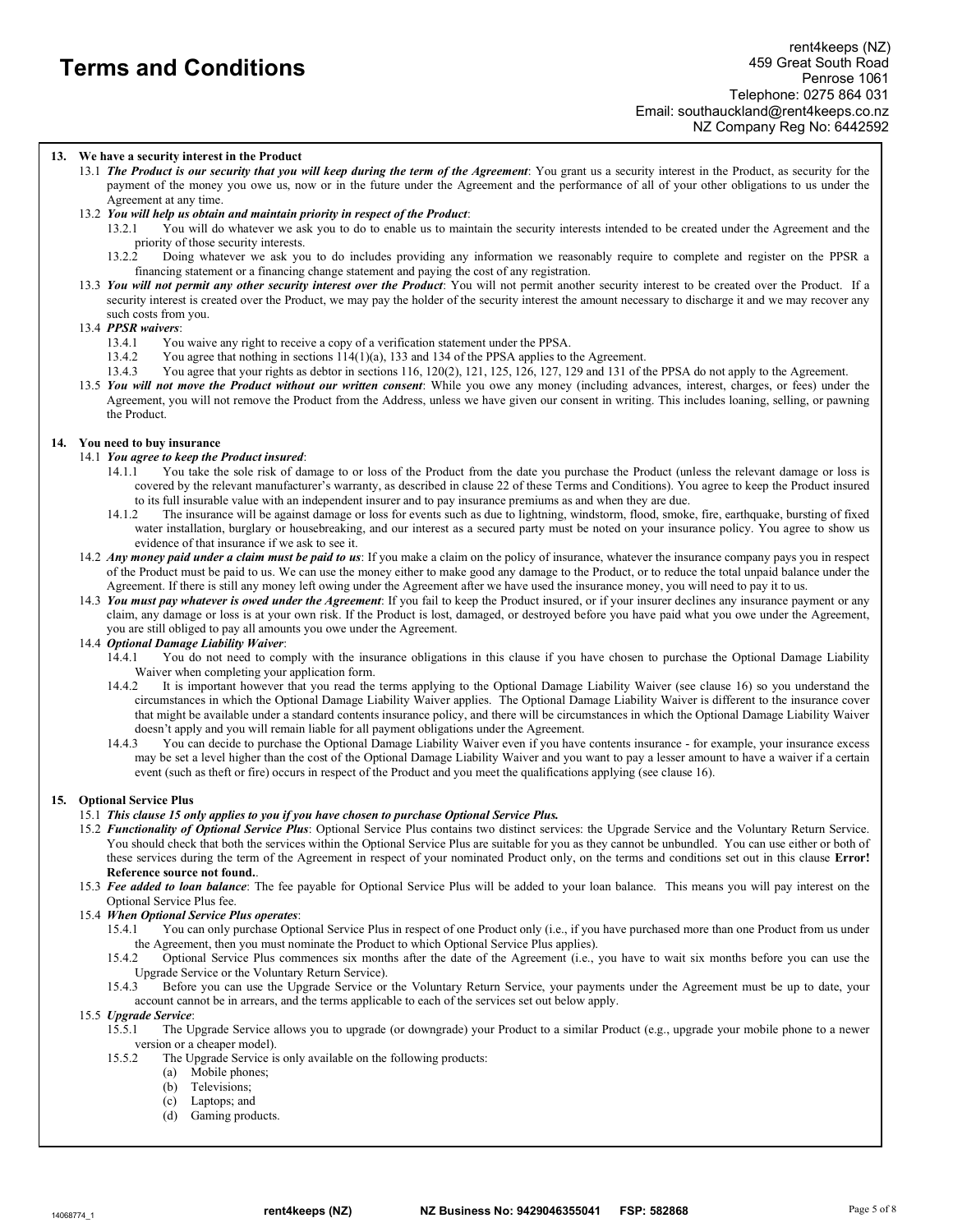- 15.5.3 The Product you are wishing to upgrade must be in good condition (as assessed by us) and you are responsible for the costs of returning the Product to us. We will carry out a serviceability check and if the Product fails this check, then we will return the Product to you and you cannot upgrade your Product under Optional Service Plus.
- 15.5.4 When you upgrade your Product, you must enter into a new Agreement with us in respect of the new Product. That means we have to carry out a fresh assessment of the suitability and affordability of the Product and credit contract for you, so you will have to give us updated financial and all other information we request, and credit fees and charges applicable to a new credit contract (e.g., establishment fee, sourcing fee, delivery fee) will be added to your new Agreement.
- 15.5.5 On entering into a new Agreement with us, this Agreement will terminate without any penalty to you or additional payments to be made (other than principal and interest owing at the date of termination). If you do not enter into a new Agreement with us in respect of the new Product, you will not be released from your obligations under this Agreement and this Agreement will continue to apply in full force and effect.

## 15.6 Voluntary Return Service:

- 15.6.1 The Voluntary Return Service may not be suitable for you where you may be entitled to an unforeseen hardship application under the CCCFA. The Voluntary Return Service is an optional extra functionality and does not replace your rights under the CCCFA to apply for a change to the Agreement due to unforeseen hardship.
- 15.6.2 The Voluntary Return Service allows you to return the Product to us and have a payment holiday at any time during the term of the Agreement (other than the first six months) for up to 12 months, for any reason.
- 15.6.3 The Product you are returning to us must be in a good condition (as assessed by us) and you are responsible for the costs of returning the Product to us. We will carry out a serviceability check and if the Product fails this check, then we will return the Product to you and you cannot have a payment holiday under Optional Service Plus.
- 15.6.4 At the end of your payment holiday, we will send you a replacement Product which is similar to what you returned to us (e.g., model, age, functionality) and you will start your regular payments again. We will add a delivery fee to your loan balance for sending you the replacement
- Product.<br>15.6.5 Yo 15.6.5 Your payment obligations under the Agreement will be suspended during the payment holiday and no interest will be added to your loan during that period. Once the payment holiday is over, interest will then start to be added to your loan balance again and you are required to restart your regular payments.
- 15.6.6 You can only use the Voluntary Return Service once during the term of the Agreement.
- 15.7 Cancelling Optional Service Plus: If you change your mind and don't want to buy Optional Service Plus, you have the right to cancel the Optional Service Plus functionality within 30 days of the date of the Agreement, by giving us written notice or telephoning us (as per the contact details on the Disclosure Statement). We will then credit the amount of the Optional Service Plus fee to your loan balance. After the 30-day cancellation period, you cannot change your mind and the Optional Service Plus fee will remain as part of your loan balance and you can exercise the Upgrade Service and Voluntary Return Service as set out in this clause Error! Reference source not found..

## 16. Optional Damage Liability Waiver

- 16.1 This clause 16 only applies to you if you have chosen to purchase Optional Damage Liability Waiver.
- 16.2 Suitability: The Optional Damage Liability Waiver may not be suitable for you where you have your own insurance. This is because your insurance policies may provide you with insurance cover in the circumstances set out in clause Error! Reference source not found., thereby nullifying any benefit you might have otherwise received under the Optional Damage Liability Waiver. You should consider carefully whether the Optional Damage Liability Waiver is suitable for you.
- 16.3 Not insurance: The Optional Damage Liability Waiver is not insurance. It simply stops your liability to make payments under the Agreement as set out in this clause Error! Reference source not found..
- 16.4 Fee added to loan balance: The fee payable for Optional Damage Liability Waiver will be added to your loan balance. This means you will pay interest on the Optional Damage Liability Waiver fee.
- 16.5 When Optional Damage Liability Waiver operates:
	- 16.5.1 The Optional Damage Liability Waiver is only available if your Agreement has a term of 24 months or more.
	- 16.5.2 You can only purchase purchase Optional Damage Liability Waiver in respect of one Product only (i.e., if you have purchased more than one Product from us under the Agreement, then you must nominate the Product to which Optional Damage Liability Waiver applies) and you may only make one claim under the Agreement in respect of that nominated Product.
	- 16.5.3 The Optional Damage Liability Waiver is only available if your payments under the Agreement are up to date and your account is not in arrears.
- 16.6 Products to which Optional Damage Liability Waiver applies: The Optional Damage Liability Waiver is only available on the following products:
	- 16.6.1 Whiteware (i.e., freezers and fridges);<br>16.6.2 Furniture; and
	- Furniture: and
	- 16.6.3 Televisions.
- 16.7 Events that are covered: The Optional Damage Liability Waiver applies to the following events:
	- 16.7.1 If the Product is damaged or lost due to:
		- (a) Fire;
		- (b) Flood; or
		- (c) Earthquake;
	- 16.7.2 If the Product is stolen (i.e., theft/burglary); and
	- 16.7.3 If you die.

To avoid doubt, Optional Damage Liability Waiver does not cover accidental damage or damage caused by any other reason or event.

- 16.8 Making a claim:
	- 16.8.1 If you are making a claim under clause 16.7.1, you must notify us in writing within two weeks of the event occurring.
	- 16.8.2 If you are making a claim under clause 16.7.2, you must notify us in writing within two weeks of the event occurring and provide us with a copy of the NZ Police report in respect of the theft/burglary.
	- 16.8.3 If a claim is being made under clause 16.7.3 by your personal representatives, they must notify us in writing within six months of the date of your death and provide us with a copy of your death certificate.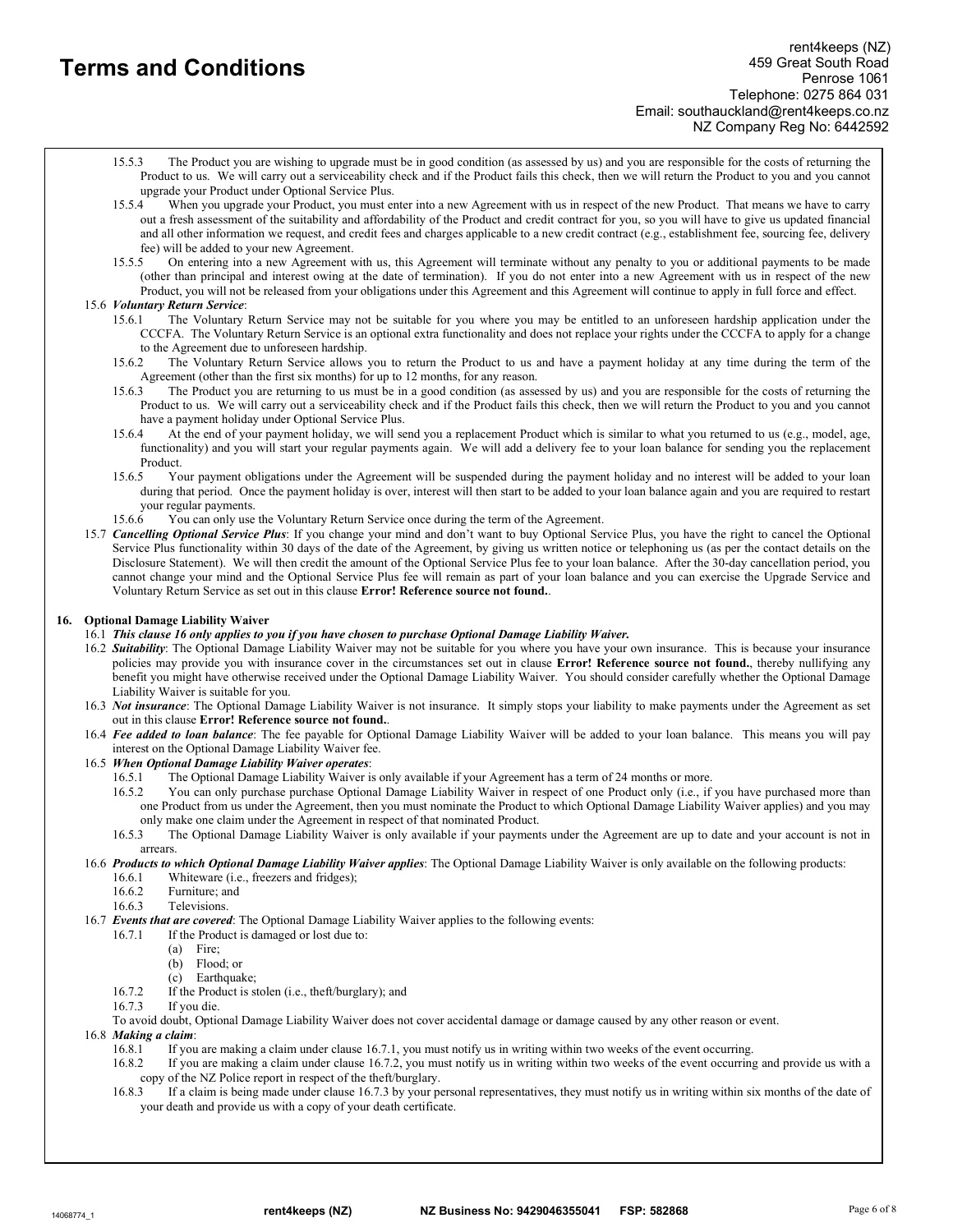## 16.9 Successful claim:

- 16.9.1 On receipt of your claim, we will assess the information received and let you know if anything further is required in order for us to assess your claim (e.g., photographic evidence of fire/flood).<br>16.9.2 On our accenting your claim under the Optiona
- 16.9.2 On our accepting your claim under the Optional Damage Liability Waiver, all payments under the Agreement in respect of the nominated Product which were to be paid by you from the date which is seven days after we accept your claim will be waived. You will only be liable for payments up to that date.<br>16.9.3 If a successful claim
- 16.9.3 If a successful claim is made under clause 16.7.3 by your personal representatives, the date on which your payment obligations in respect of future payments and interest charges on the nominated Product will cease is the date of your death. Your estate will still be liable for unpaid amounts that were owing at the date of your death.
- 16.10 Cancelling Optional Damage Liability Waiver: If you change your mind and don't want to buy Optional Damage Liability Waiver, you have the right to cancel the Optional Damage Liability Waiver functionality within 30 days of the date of the Agreement, by giving us written notice or telephoning us (as per the contact details on the Disclosure Statement). We will then credit the amount of the Optional Damage Liability Waiver fee to your loan balance. After the 30-day cancellation period, you cannot change your mind and the Optional Damage Liability Waiver fee will remain as part of your loan balance and you can make a claim during the term of the Agreement in accordance with this clause Error! Reference source not found..

## 17. Title to the Product

We will retain ownership of the Product and the Product remains our property until all moneys due under the Agreement have been paid in full and we release our security interest in the Product.

#### 18. Delivery

18.1 We will deliver the Product to the Address on the agreed delivery date. 18.2 We shall not be liable for any delays in the delivery of the Product.

## 19. Consumer Guarantees Act 1993

The Agreement is subject to the provisions of the Consumer Guarantees Act 1993, unless you are purchasing the Product for the purposes of a business, in which case, to the extent permitted by law, the conditions, warranties and guarantees of the Consumer Guarantees Act 1993 will not apply to the Agreement (in accordance with clause 43(2) of that Act).

## 20. Liability

We promise to meet our legal obligations in respect of the Product. Except as otherwise required by the Consumer Guarantees Act 1993 or other applicable law:

- 20.1 in the event that the Product causes any loss or damage, howsoever arising, our liability shall be limited to the repair or replacement of the Product (at our option);
- 20.2 our liability arising directly or indirectly from any breach of our obligations hereunder shall not in any event exceed an amount equivalent to the purchase price of the Product; and
- 20.3 we shall not be liable for any consequential, indirect or special damage or loss of any kind.

#### 21. Servicing and repair of the Product

Servicing, maintenance and repair of the Product may only be carried out by us (or the relevant manufacturer or an agent of the manufacturer) and not by you (or any third party chosen by you).

## 22. Manufacturer's warranty

The Product will have the benefit of the relevant manufacturer's warranty (if provided by the relevant manufacturer), but you will be fully responsible for any damage or costs related to the following:

- 22.1 Normal maintenance, cleaning, lubrication, alignment, tuning, reprogramming, or adjustment;
- 22.2 Failure caused by improper or unauthorised modification or repair;
- 22.3 Failure caused by using the Product for something they were not originally designed or intended for;
- 22.4 Failure caused by not following the manufacturer's instructions on installing, operating, and maintaining the Product (including blocked pipes, hoses, and filters);
- 22.5 Failure caused by external sources. This includes, among other things: infestation, flood, fire, interference, external wiring and connections, or accessory items that are not compatible;
- 22.6 Failure caused by a computer virus of any kind;
- 22.7 Failure caused by:<br>22.7.1 accider
	- accidental or deliberate damage;
	- 22.7.2 neglect;
	- 22.7.3 abuse;
	- 22.7.4 wilful acts;<br>22.7.5 misuse;
	- misuse:
	- 22.7.6 theft;
	- 22.7.7 sand;
	- 22.7.8 water or liquid damage;
	- 22.7.9 fire;
	- 22.7.10 liquid spillage;<br>22.7.11 corrosion or ba
	- corrosion or battery leakage;
	- 22.7.12 use on an incorrect voltage;
	- 22.7.13 power surges and dips;
	- 22.7.14 thunderstorm activity;
	- 22.7.15 acts of God (for example, earthquake or flood);
	- 22.7.16 voltage supply problems;<br>22.7.17 use of defective or incom
	- use of defective or incompatible accessories;
	- 22.7.18 exposure to abnormally corrosive conditions;